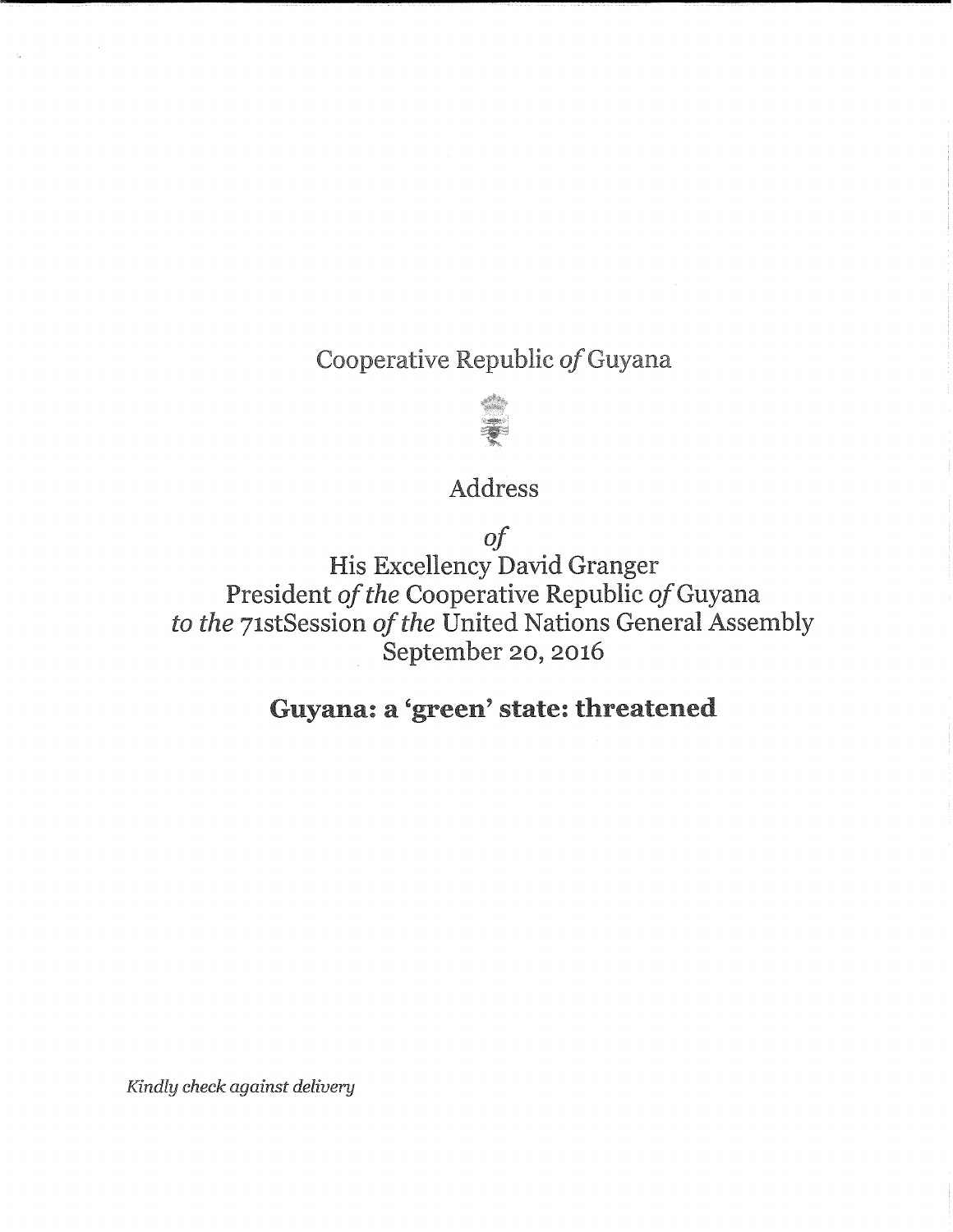Mr. President,

The Cooperative Republic of Guyana congratulates you on your election as President of the 71st Session of the United Nations General Assembly. The election of a representative of Fiji, a small island developing state, to preside over the General Assembly at this session is especially gratifying. The choice of theme for our general debate: "The Sustainable Development Goals  $-$  a universal push to transform our world"  $-$  is most appropriate.

We thank His Excellency Mr. Mogens Lykketoft, the outgoing President of the historic 70th Session, for his guidance of the Assembly over the past year.

Guyana commends Secretary-General Ban Ki-moon for his stellar stewardship of the United Nations during his deeennium. The international community owes him an enormous debt of gratitude for his earnest efforts and indefatigable exertions to alleviate human distress, promote peace and sustain development around the world.

The Secretary-General's courageous campaign to combat the adverse effects of climate change and his commitment to sustainable development have been transformative. His labours bore fruit in the adoption of the 2030 Agenda for Sustainable Development in September 2015 and the signing of the *Paris Agreement* on climate change in April 2o16.

The Agenda and the Agreement, most memorably, made a massive impact on the manner in which the world manages the environment.

The *Agenda* and the *Agreement* are evidence of environmental commonsense. They are the most excellent examples of the sort of collective action most likely to ensure a sustainable future and a safe planet. They are harbingers of hope for everyone, everywhere and forever.

The Secretary-General's leadership has led the UN, irreversibly, further along a 'green path'. We thank him heartily.

Mr. President,

Guyana is part of this global 'green' movement. Its natural assets, commitment to sustainable development, contribution to countering the adverse effects of climate change and collaboration with the international community in seeking solutions to global threats have distinguished it as an emergent 'green state.'

It is a state that will ensure a secure future for its people in the pursuit of a 'green' economy. It is one that is proud of its place as a reliable and cooperative partner in international efforts to protect the earth's environment.

Guyana recognises the interlocking objectives of the Agenda and the Agreement. It realises that the establishment of a 'green state' is consistent with building climate resilience while mitigating the effects of climate change. Guyana promises to continue to: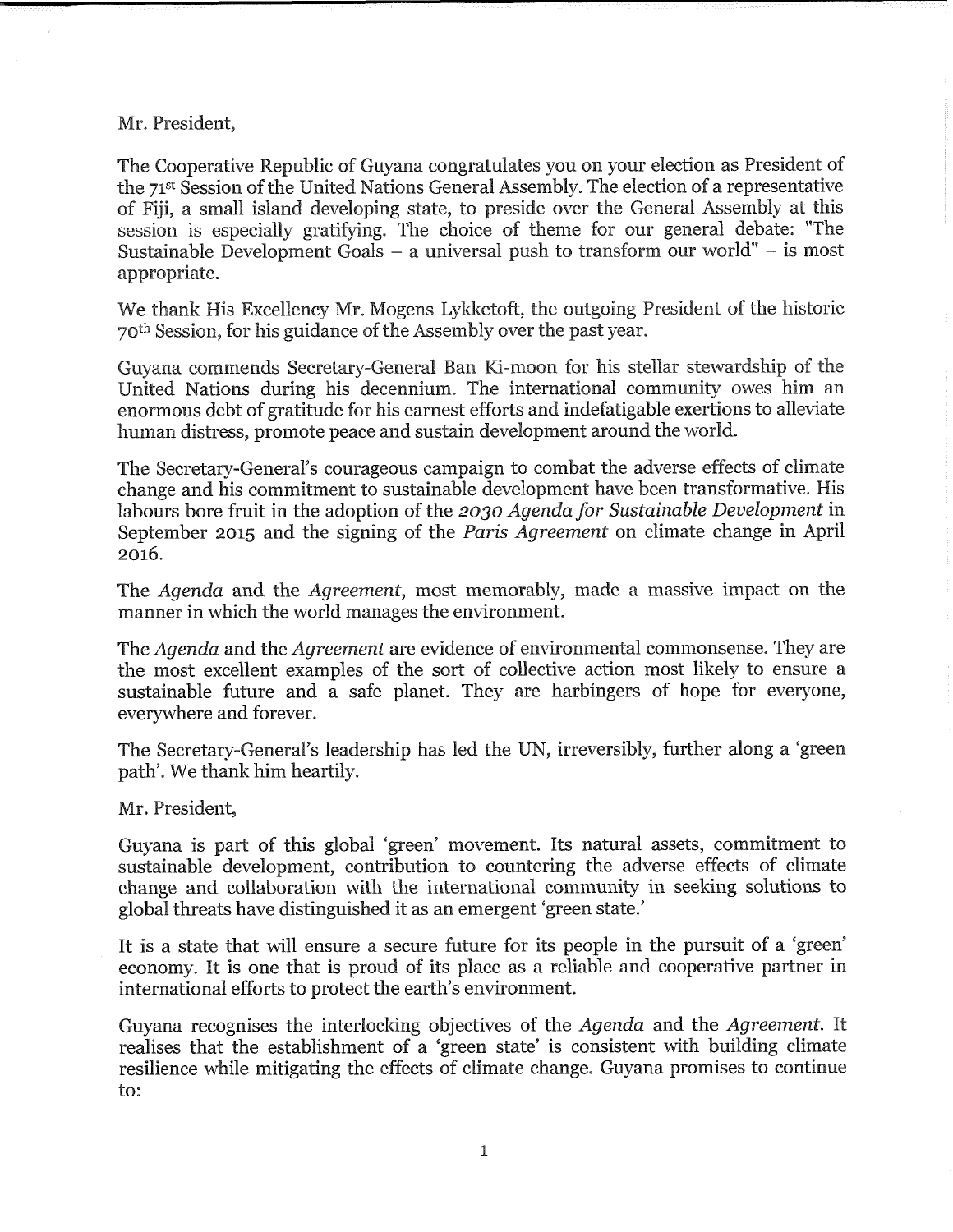- work towards the Agenda's goals, particularly, by contributing to limiting increases in global temperatures; and,
- work towards a 'green path' of development that is in accord with the Agreement's nationally-determined commitments,

Guyana, serendipitously, stands at the centre of the Guiana Shield - one of the world's last remaining spheres of virgin tropical rainforest. The Guiana Shield spans an area of 2.7 million km<sup>2</sup>, larger than Greenland, and is shared by six South America countries -Brazil, Colombia, Guyana, La Guyane, Suriname and Venezuela.

Guyana, as a part of that Shield, is a net carbon sink. A green canopy of rainforest envelops more than  $85$  per cent of its land mass  $-$  the second highest percentage forest cover on earth.

Guyana is pursuing a 'green path' so as to understand better how to protect its precious biodiversity and manage its complex ecosystems, sustainably.

Mr. President,

Guyana made a covenant with the world to be an exemplar of 'green' growth in 1989, three years before the UN Conference on Environment and Development in Rio de Janeiro in 1992. We made a gift with the prospect of sustainable development and to a project to protect its environment through our generous grant of 371,ooo hectares of our pristine forests to be used as an international model for:

.. research, training and the development of technologies which will promote the conservation and the sustainable and equitable use of tropical rain forests in a manner that will lead to lasting ecological, economic and social benefits to the people of Guyana and the world in general...

The Iwokrama International Centre for Rainforest Conservation and Development  $(HCRCD)$  – located in the centre of our country and at the heart of the Guiana Shield – survives and thrives as a testament of Guyana's commitment to sustainable development and environmental conservation.

Guyana is an important partner in the global environmental movement. It entered into an agreement with the Kingdom of Norway: "to provide the world with a relevant, replieable model of how REDD+ [the mechanism for Reducing Emissions from Deforestation and Forest Degradation] can align the development objectives of forest countries with the need to combat climate change." It entered agreements, also, with the Kingdom of the Netherlands, the Federal Republic of Germany, the State of Japan and other states and international organisations.

Guyana reaffirms its commitment to Goal No. 15 of the Agenda under which UN member states pledged to "protect, restore and promote sustainable use of terrestrial ecosgstems, sustainablg manage forests, combat desertification and halt and reverse land degradation and halt biodiversity loss."

 $\bar{\bar{z}}$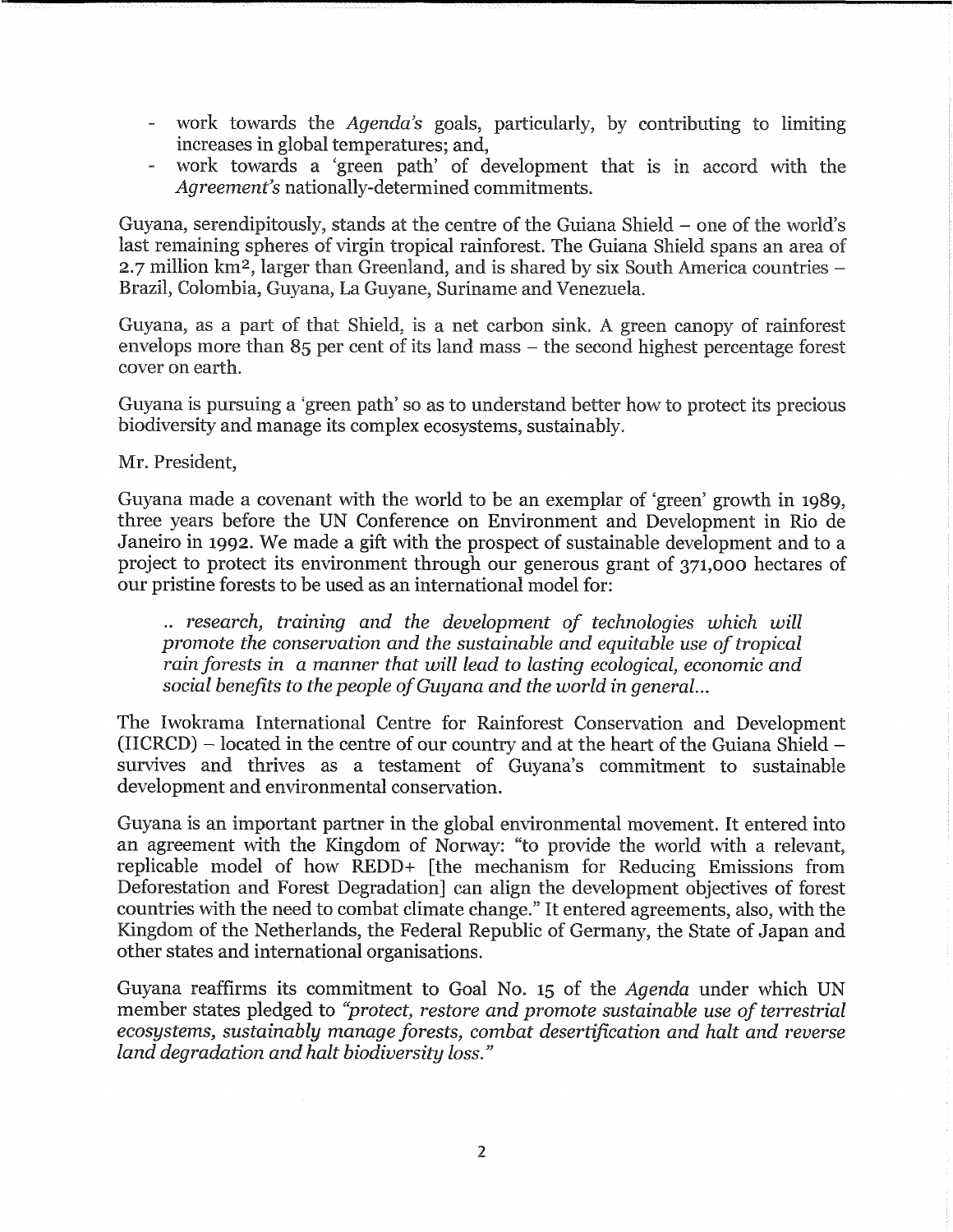Guyana is improving the management of its ecosystems and natural resources in order to conserve its forests and their rich biodiversity. It will fulfill its obligation contained in the 'Intended Nationally Determined Commitments' under the Paris Agreement.

Guyana will deepen its research by establishing an International Institute of Biodiversity at the Iwokrama International Centre for Rainforest Conservation and Development. The Institute will allow scientists and students from the Caribbean and around the world to come to our country to increase their knowledge of vital ecosystems and to share in the study of the Guiana Shield's amazing biodiversity.

Mr. President,

The Agenda's Goal No. 13 urges us to "take urgent action to combat climate change and its impact." This goal envisages and encourages international cooperation to reduce greenhouse gas emissions and to abate the adverse impacts of climate change.

The Agreement obligates member states to taking action to "limit the temperature increase to 1.5°C above pre-industrial levels" [and to] "foster climate resilience and low greenhouse gas emissions development in a manner that does not threaten food production."

Guyana is developing a comprehensive Emissions Reduction Programme (ERP) as part of its responsibility to contribute to global solutions to the threat of climate change. We will set aside an additional two million hectares of our territory for conservation purposes.

Guyana will pursue a low carbon growth trajectory to enhance its contribution to the campaign against climate change through the preservation of its forests, within the ambit of the REDD+ mechanism. It will contribute, up to 48.7 million metric tonnes of carbon dioxide equivalent, to the global mitigation effort through a programme of avoided emissions.

The *Agreement* on climate change and the *Agenda* both emphasise the importance of financial flows towards supporting the efforts of states pursuing a 'green path' to development, in meeting its adaptation and mitigation obligations and in implementing 'Intended Nationally Determined Commitments'.

Mr. President,

I am constrained to state, however, that all our efforts – nationally, regionally and globally - for the advancement of development in an environment of peace and stability are being challenged by the territorial ambitions of our neighbour, the Bolivarian Republic of Venezuela.

Guyana celebrated the 5oth anniversary of its Independence this year. Venezuela, regrettably, acknowledged this anniversary by reasserting its repudiation of a border treaty it had solemnly signed over 1117 years ago and ratified and respected for 6o of those years.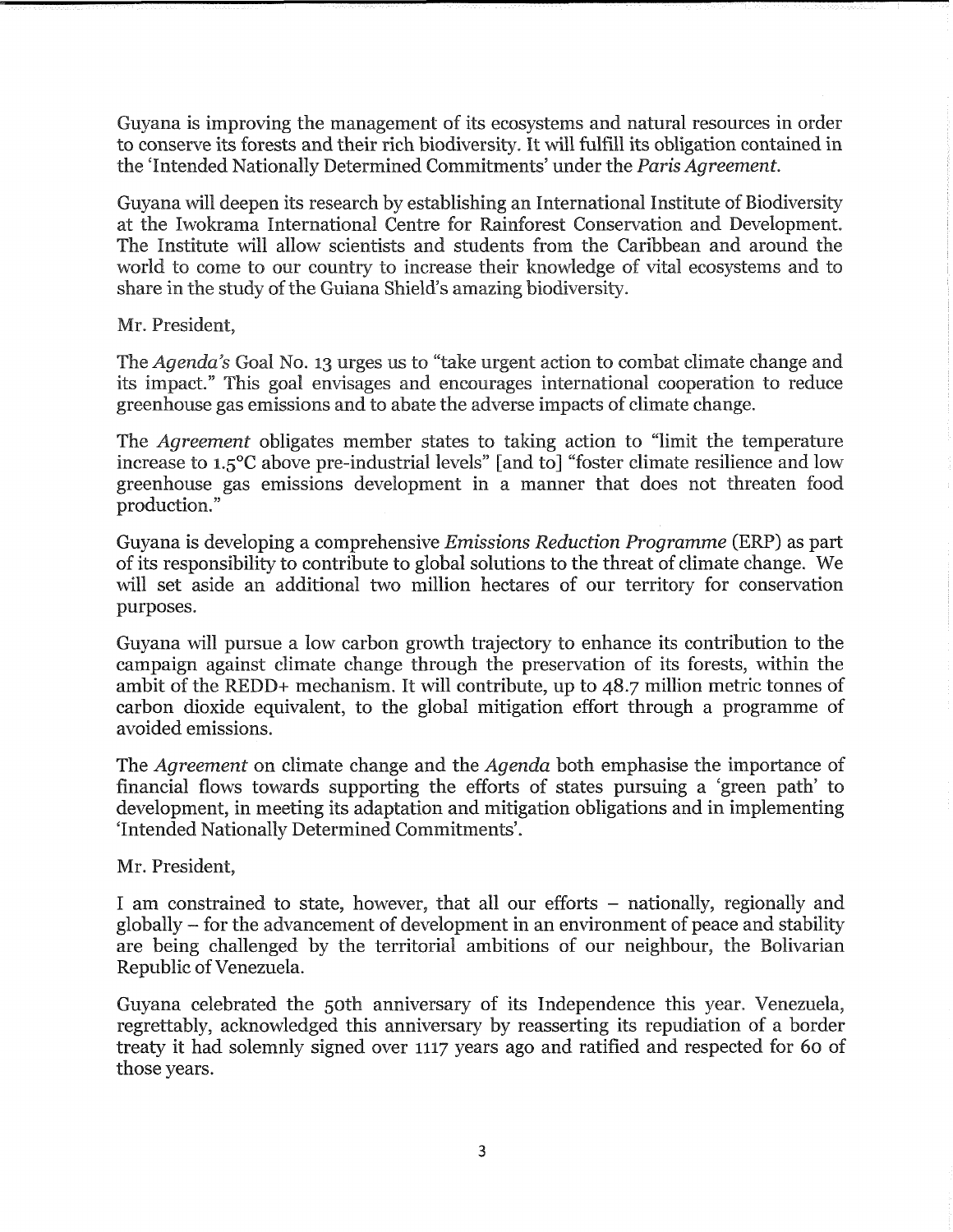I addressed this Assembly last year and warned of the danger Venezuela posed to the peace and security of our region not by its internal instability but by its external assault on Guyana's sovereignty and territorial integrity,

I placed hope in the fact that the process for final resolution of Venezuela's unworthy territorial claims rested now in the hands of the Secretary-General of the United Nations.

Venezuela, for a full year since I spoke, has stalled by every means as it intensified its aggression against Guyana and thwarted all of the Secretary-General's efforts to pursue a way forward' - at least in terms of a process that promises final resolution to the controversy.

Guyana stands ready to have the International Court of Justice determine the matter with finality. We will work resolutely with the Secretary-General in his final months in office to free Guyana, and his successor, from this surreal burden.

Venezuela agreed, in the Geneva Agreement of 1966, that the United Nations' Secretary-General shall determine the means of settlement of this matter, including by judicial settlement. Yet, it defies his every effort to fulfill that commitment.

The United Nations cannot be a dispassionate party to a threat to peace anywhere and a challenge to the law of nations. Venezuela's territorial claim is such a challenge. It strikes at the heart of the United Nations, its trusteeship of the law of nations and the Charter which the Secretary-General uploads.

Guyana, a small state, must look to the United Nations for protection against threats to its security, for intervention for peace and for respect for international law.

Mr. President,

My plea for international understanding of our plight has nothing to do with Venezuela's internal situation. The ordinary people of Venezuela are our sisters and brothers. Their agonies touch our hearts and we wish them early relief from their ordeal.

Venezuela's claims, however, are a threat to our existence as an independent nation. They are a scandalous revival of the eonquistadorial disease that once plagued its own history. They are a crime against our humanity, clothed in the verbiage of national honour.

## Mr. President,

I wish, also, to iterate Guyana's continued support, within the context of the preservation of sovereignty and its inextricable link with sustainable development, for the complete removal of the commercial, economic, and financial blockade imposed by the United States against another Caribbean country - the Republic of Cuba. We cannot commit to policies to transform our economies to provide development for our peoples and not demonstrate the political will to change systems that are in direct contradiction to these policies.